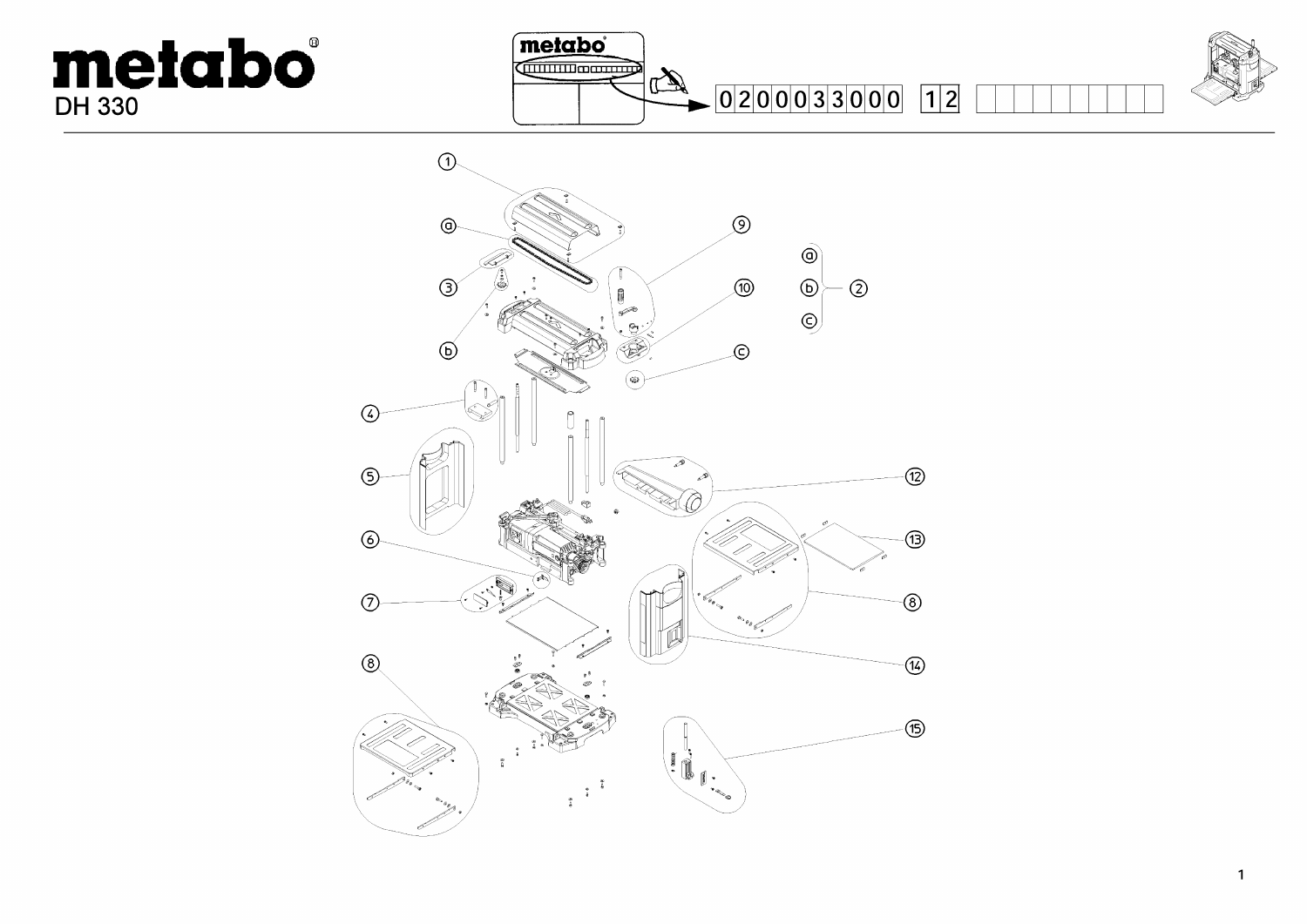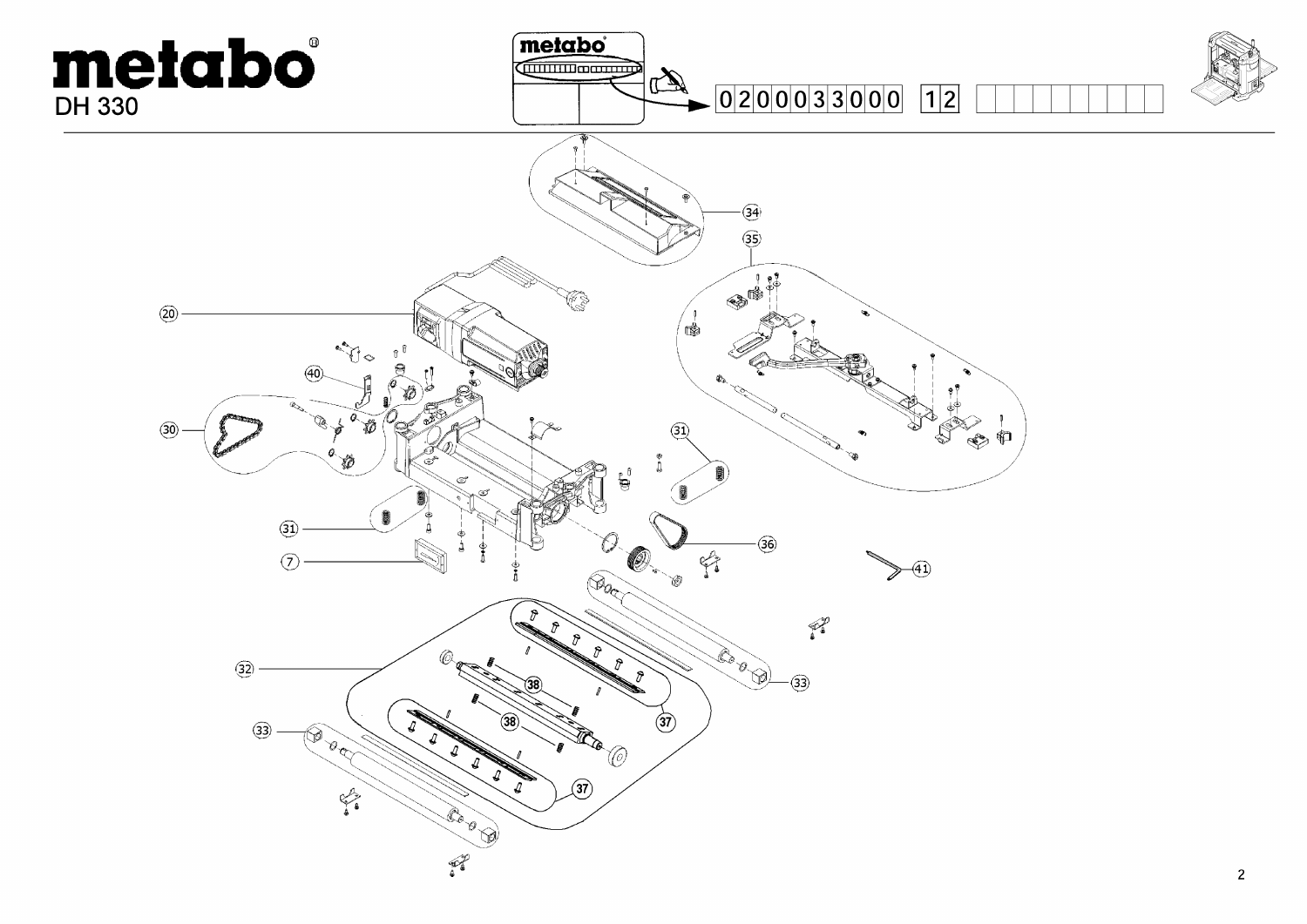



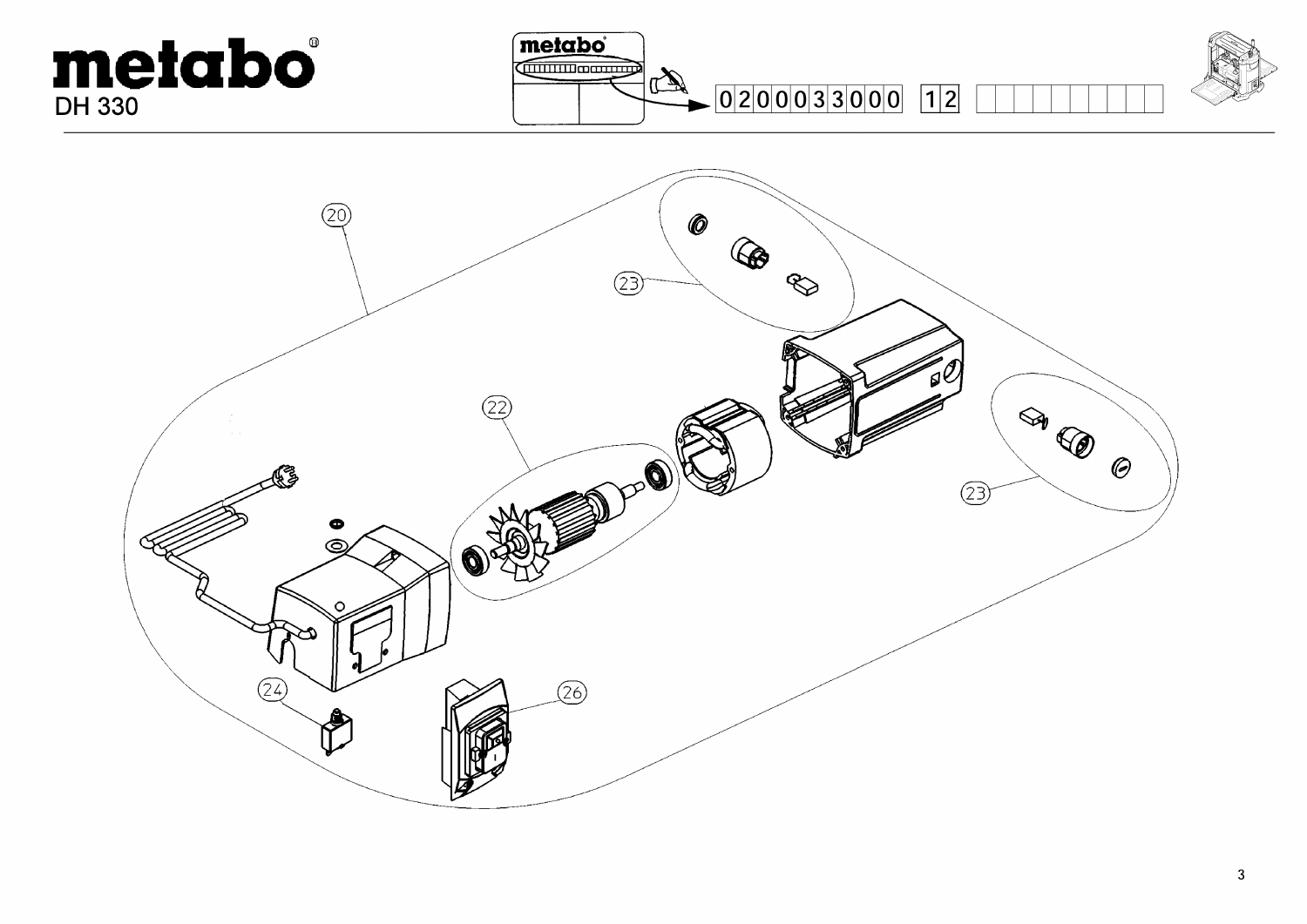

| A    | в              | D                  |
|------|----------------|--------------------|
| 1    | 1              | 101 171 1711       |
| 2    | 1              | 1819<br>101<br>171 |
| 3    | 1              | 1729<br>138<br>171 |
| 4    | 1              | 1746<br>101<br>171 |
| 5    | 1              | 2555<br>138<br>171 |
| 6    | 1              | 101<br>1770<br>171 |
| 7    | 1              | 101<br>1789<br>171 |
| 8    | $\overline{c}$ | 1797<br>101<br>171 |
| 9    | 1              | 101<br>1800<br>171 |
| 10   | 1              | 138<br>1737<br>171 |
| 12   | 1              | 101<br>1835<br>171 |
| 13   | 1              | 138 871<br>1848    |
| 14   | 1              | 138 171<br>2563    |
| 15   | 1              | 101<br>1851<br>171 |
| 20   | 1              | 101<br>2572<br>171 |
| 22   | 1              | 101<br>2602<br>171 |
| 23   | 1              | 2580<br>101<br>171 |
| 24   | 1              | 811<br>670<br>6793 |
| 26   | 1              | 101<br>171<br>2599 |
| 30   | 1              | 101<br>1886<br>171 |
| 31   | 1              | 101<br>1922<br>171 |
| 32   | 1              | 101<br>9453<br>171 |
| 33   | 1              | 101<br>1894<br>171 |
| 34   | 1              | 101<br>2610<br>171 |
| 35   | 1              | 101<br>171 1860    |
| 36   | 1              | 2030<br>723 371    |
| 37   | 1              | 171<br>9461<br>101 |
| 38   | 1              | 101<br>9470<br>171 |
| 40   | 1              | 872 7027<br>138    |
| 41   | 1              | 138 872 7035       |
| 8000 | 1              | 115 371 1239       |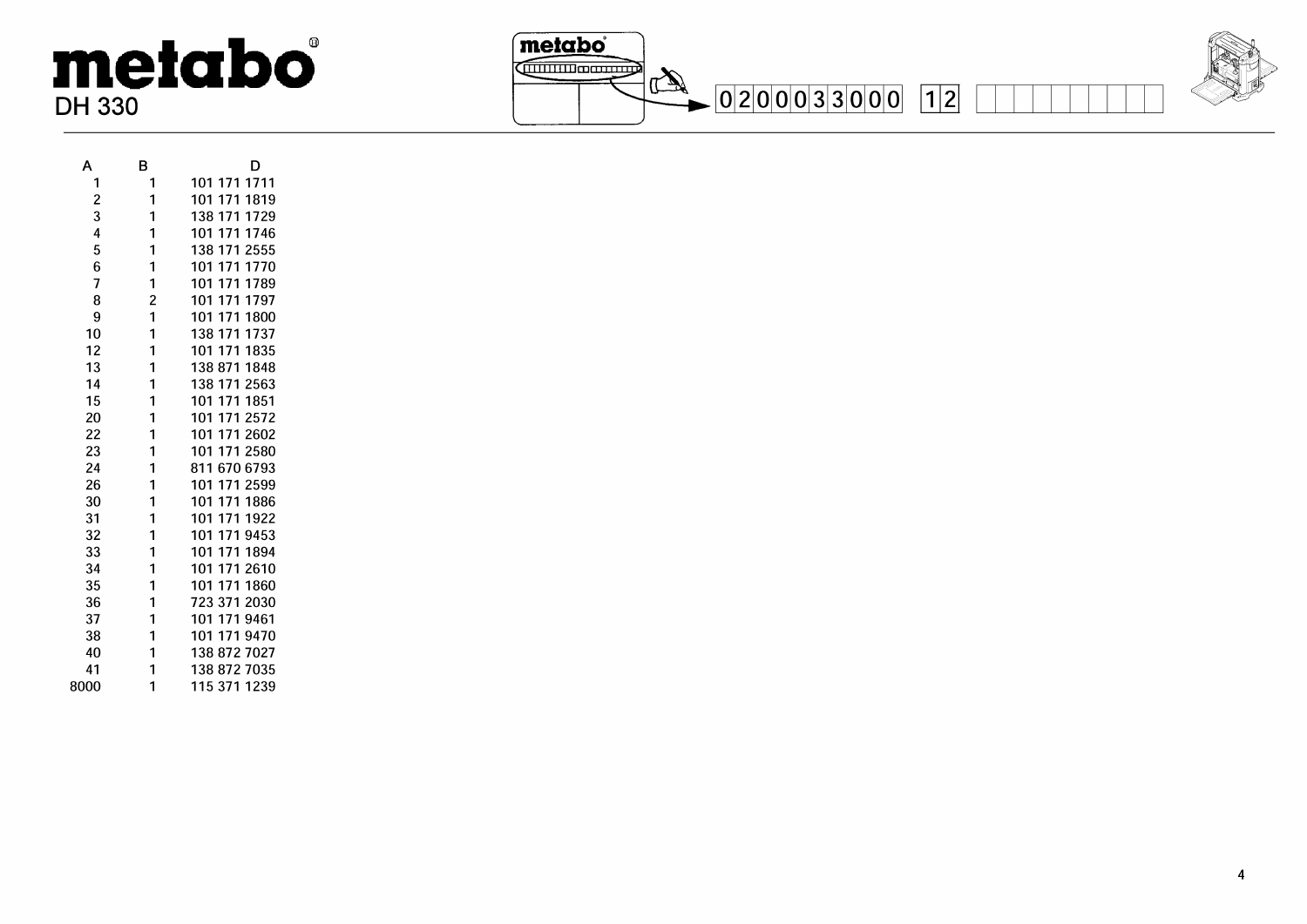



|             | Litzenfarben | <b>Colour of strands</b> | Couleur des cordons |
|-------------|--------------|--------------------------|---------------------|
| BК          | schwarz      | black                    | noir                |
| WH          | weiß         | white                    | blanc               |
| BU          | blau         | blue                     | bleu                |
| YE          | gelb         | vellow                   | iaune               |
| <b>RD</b>   | rot          | red                      | rouge               |
| TR          | transparent  | transparent              | transparent         |
| BN          | braun        | brown                    | brun                |
| GY          | grau         | grey                     | aris                |
| <b>GNYE</b> | arun aelb    | green-yellow             | vert-jaune          |
| <b>BKWH</b> | schwarz-weiß | black-white              | noir-blanc          |
| GN          | arün         | green                    | vert                |
| OG.         | orange       | orange                   | orange              |
| ۷Т          | violett      | violet                   | violet              |
| TQ          | tūrkis       | turquoise                | turquoise           |

|    | Bedeutung der Kurzzeichen | <b>Meaning of the symbols</b>       | Interprétation des symboles |
|----|---------------------------|-------------------------------------|-----------------------------|
| в  | Stecker                   | plug                                | fiche                       |
| ıс | Kondensator               | condenser                           | condensateur                |
|    | Funkentstördrossel        | interference suppression inductance | inductance d'antiparasitage |
| Е  | Elektronik-Baustein       | electronic unit                     | unité électronique          |
|    | Induktionsspule           | induction coil                      | bobine d'inductance         |
| IΚ | Klemme                    | terminal                            | borne                       |
|    | Licht                     | light                               | lumière                     |
| ΙM | Motor                     | motor                               | moteur                      |
| Ю  | Überlastschutz            | overload cut-out                    | déclencheur de surintensité |
| ΙR | Drehrichtungsumschalter   | reversing switch                    | commutateur droite-gauche   |
|    | Schalter                  | switch                              | interrupteur                |
|    | <b>Umschalter</b>         | change-over switch                  | commutateur                 |
|    | Elektronik-Element        | electronic element                  | élément électronique        |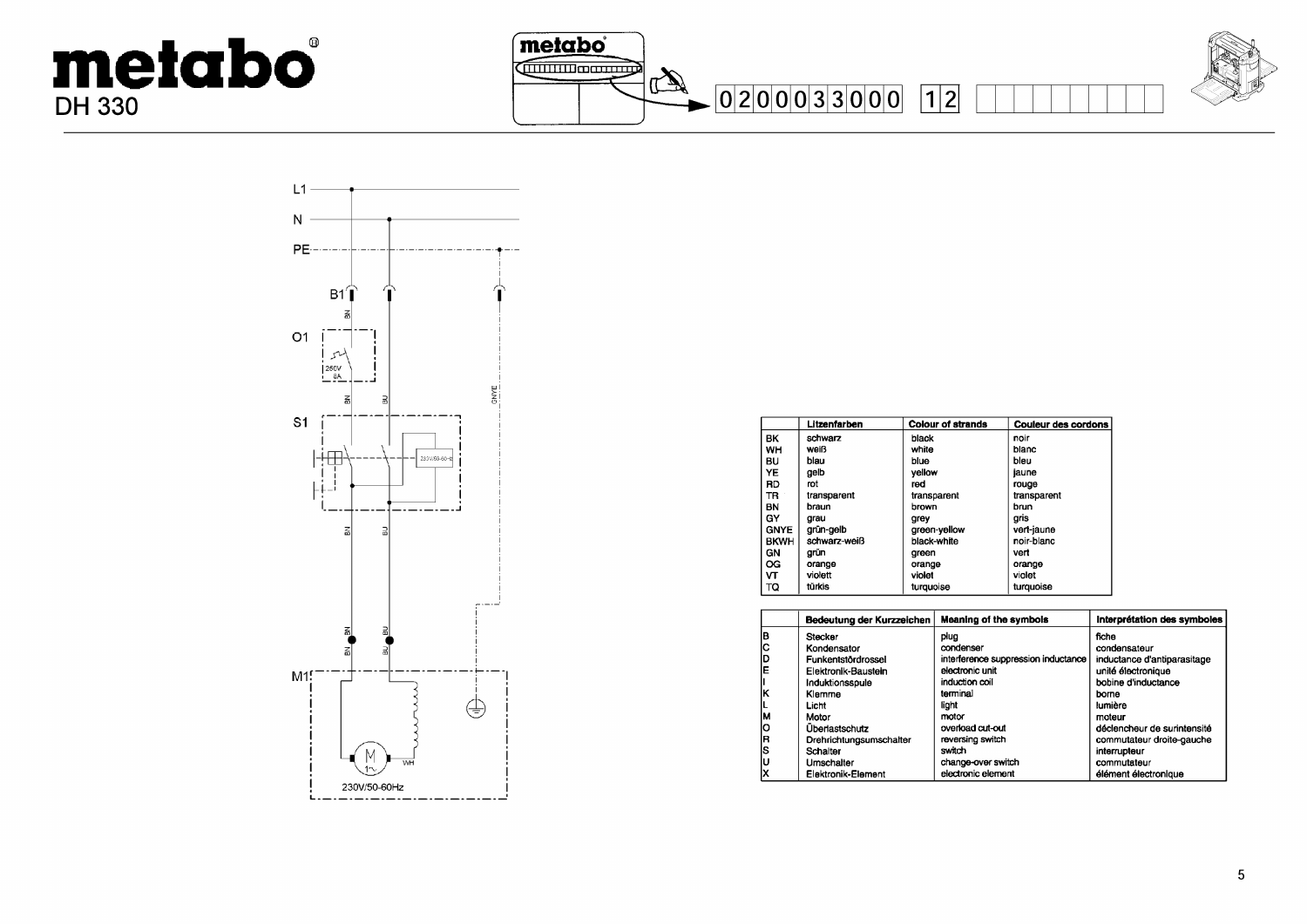

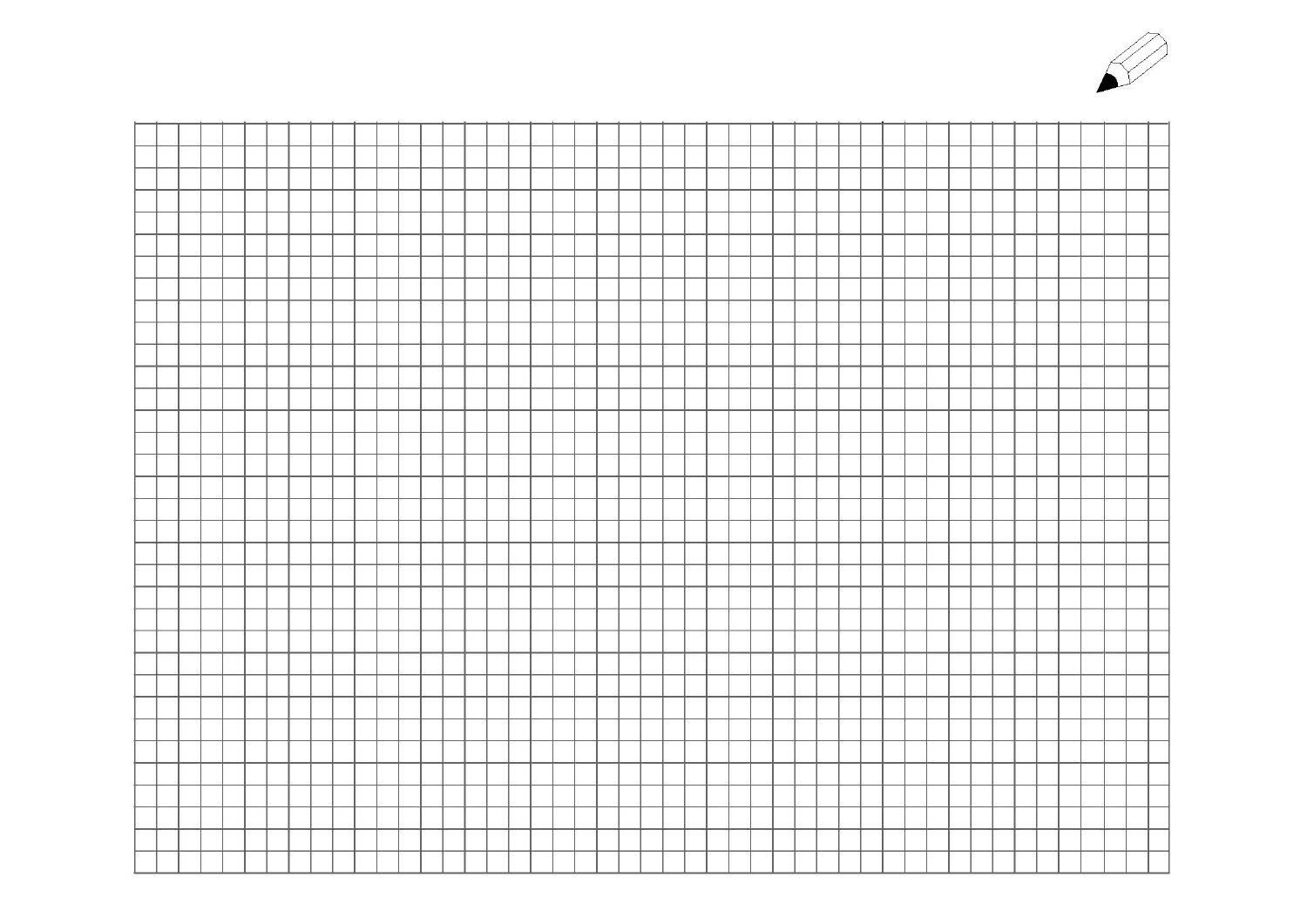